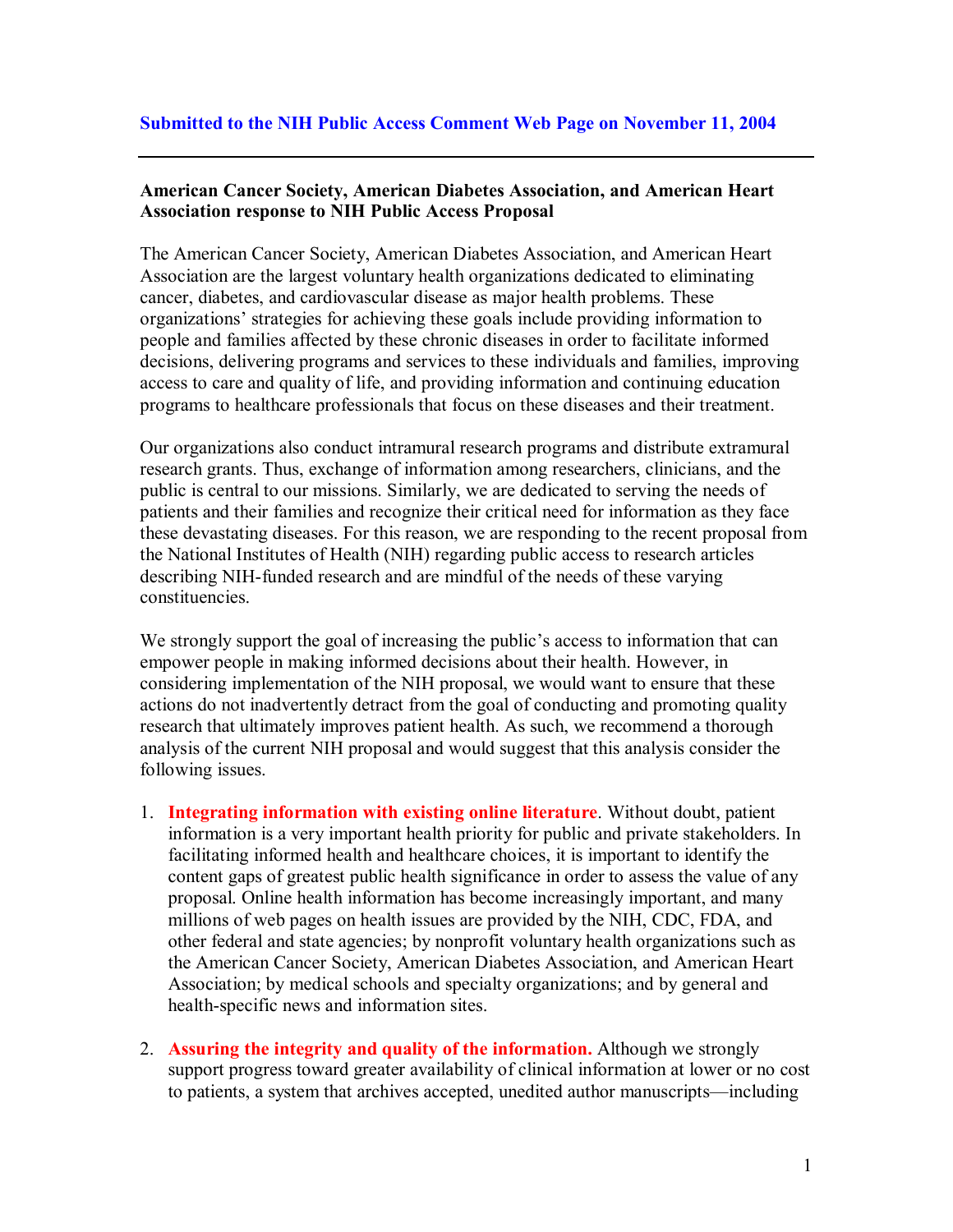large volumes of preclinical research—may not meet optimally the needs of patients seeking access to clinical articles not available by other means. The number and significance of changes made during copyediting can be substantial. For this reason, we believe one of the most important sections of the NIH proposal—and one that must be carefully reviewed—is the provision which would allow for an original, prepublication submission to be replaced by the final copy-edited version.

- 3. **Ensuring a workable, accessible, and easily searchable resource.** Additionally, it is important for articles to appear in the context of published "errata," as they would in a journal website, and for research articles to appear in the context of editorials that are occasionally written in response to the authors' conclusions. Should NIH go forward with this proposal, NIH would need to consider ways to standardize and categorize the information presented, so that the repository is a workable, accessible, and easily searchable resource. Without such safeguards, the database will fail to fulfill its mission of improving the dissemination of information. As such, any proposals that are advanced with the goal of promoting informed healthcare decisions by the public should be considered on the basis of a thorough and scientific needs assessment and appropriate market research and field testing.
- 4. **Enhancing access without diverting/reducing research dollars.** We note that the costs of enlarging and maintaining the digital repository where these articles would reside remain unknown. Any proposal needs to be backed by an analysis of the associated capital and human resources needs. Furthermore, we firmly believe that the maintenance of such a repository should not impinge on any NIH research funding. As such, we strongly recommend that NIH give assurances that such a repository will be funded either 1) through re-direction of administrative funds within the Office of the Director or the National Library of Medicine, or 2) through a separate budget line that does not reduce current research funding or future funding growth.
- 5. **Enhancing access without jeopardizing robust peer review.** We encourage NIH to work closely with journal publishers to ensure that the quality assurance offered by the peer review process is not jeopardized with this new proposal. The peer review process helps promote quality science by ensuring that research methods, results, and conclusions are valid.

In summary, the American Cancer Society, American Diabetes Association, and American Heart Association recognize the importance of providing information on health and healthcare topics to promote informed choices by patients and the general public, as well as the central role of information in guiding research. We need a balanced policy that preserves the role of journals and publishers in a way that does not undermine good research, but that rather ensures that stakeholders can benefit from the wealth of research supported by US taxpayers. We would encourage NIH to conduct an analysis of implementing such a repository to better understand its costs, integration with existing online literature, and impact on provider and patient needs. Such an analysis will help